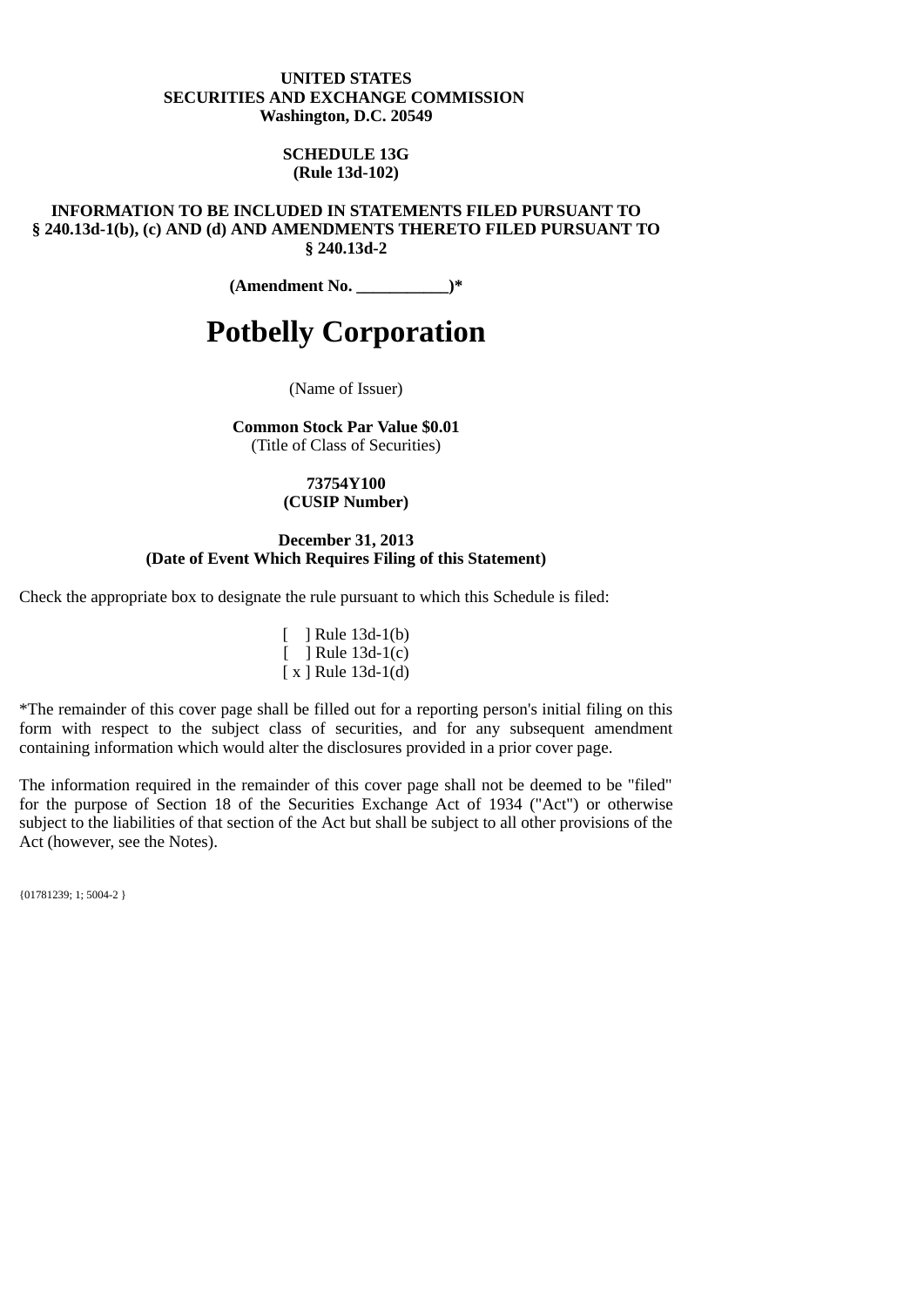- 1. NAME OF REPORTING PERSONS Oak Investment Partners IX, Limited Partnership 06-1556218
- 2. CHECK THE APPROPRIATE BOX IF A MEMBER OF A GROUP  $(a)$   $\begin{bmatrix} 1 \end{bmatrix}$ (b) [ X ]
- 3. SEC USE ONLY
- 4. CITIZENSHIP OR PLACE OF ORGANIZATION Delaware
- NUMBER OF SHARES BENEFICIALLY OWNED BY EACH REPORTING PERSON WITH:
- 5. SOLE VOTING POWER 2,433,160 Shares of Common Stock
- 6. SHARED VOTING POWER 0 Shares of Common Stock
- 7. SOLE DISPOSITIVE POWER 2,433,160 Shares of Common Stock
- 8. SHARED DISPOSITIVE POWER 0 Shares of Common Stock
- 9. AGGREGATE AMOUNT BENEFICIALLY OWNED BY EACH REPORTING PERSON
	- 2,433,160 Shares of Common Stock
- 10. CHECK BOX IF THE AGGREGATE AMOUNT IN ROW (9) EXCLUDES CERTAIN SHARES: [ ]
- 11. PERCENT OF CLASS REPRESENTED BY AMOUNT IN ROW (9) 8.4%
- 12. TYPE OF REPORTING PERSON
- PN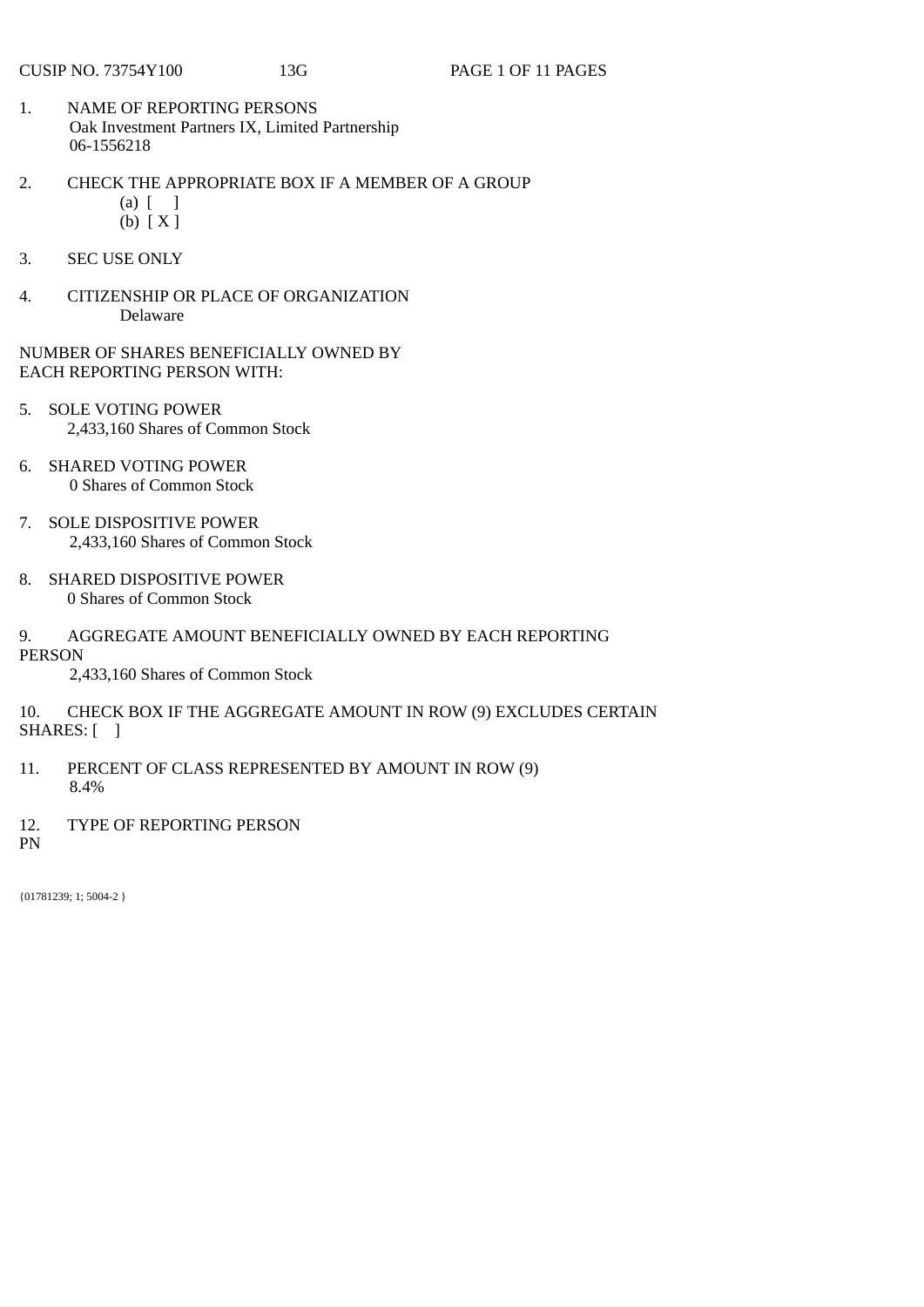- 1. NAME OF REPORTING PERSONS Oak Associates IX, LLC 06-1556230
- 2. CHECK THE APPROPRIATE BOX IF A MEMBER OF A GROUP (a) [ ]
	- (b) [ X ]
- 3. SEC USE ONLY
- 4. CITIZENSHIP OR PLACE OF ORGANIZATION Delaware
- NUMBER OF SHARES BENEFICIALLY OWNED BY EACH REPORTING PERSON WITH:
- 5. SOLE VOTING POWER 0 Shares of Common Stock
- 6. SHARED VOTING POWER 2,433,160 Shares of Common Stock
- 7. SOLE DISPOSITIVE POWER 0 Shares of Common Stock
- 8. SHARED DISPOSITIVE POWER 2,433,160 Shares of Common Stock
- 9. AGGREGATE AMOUNT BENEFICIALLY OWNED BY EACH REPORTING PERSON
	- 2,433,160 Shares of Common Stock
- 10. CHECK BOX IF THE AGGREGATE AMOUNT IN ROW (9) EXCLUDES CERTAIN SHARES: [ ]
- 11. PERCENT OF CLASS REPRESENTED BY AMOUNT IN ROW (9) 8.4%
- 12. TYPE OF REPORTING PERSON OO-LLC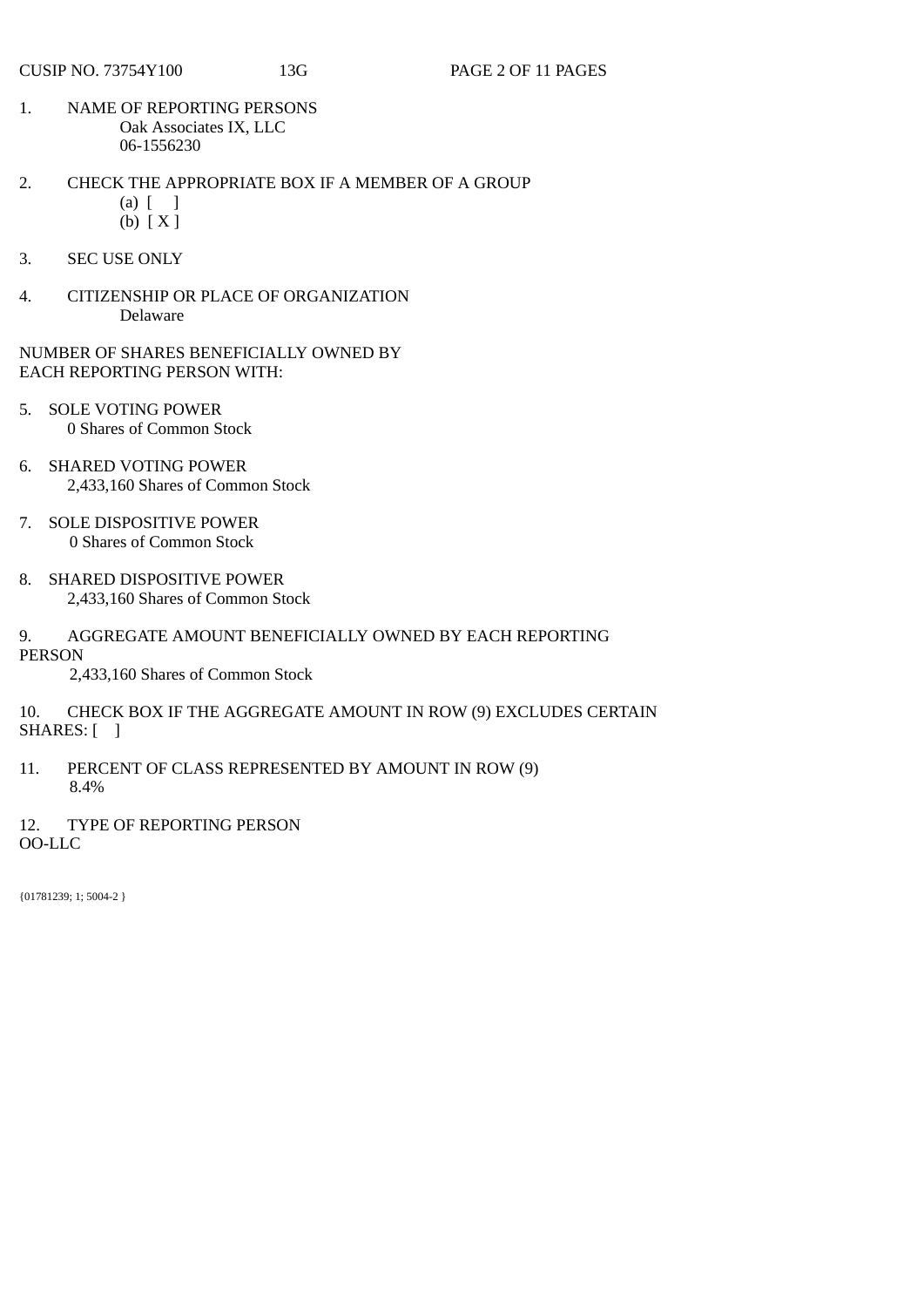- 1. NAME OF REPORTING PERSONS Oak IX Affiliates Fund, Limited Partnership 06-1556229
- 2. CHECK THE APPROPRIATE BOX IF A MEMBER OF A GROUP (a) [ ]
	- (b) [ X ]
- 3. SEC USE ONLY
- 4. CITIZENSHIP OR PLACE OF ORGANIZATION Delaware
- NUMBER OF SHARES BENEFICIALLY OWNED BY EACH REPORTING PERSON WITH:
- 5. SOLE VOTING POWER 25,925 Shares of Common Stock
- 6. SHARED VOTING POWER 0 Shares of Common Stock
- 7. SOLE DISPOSITIVE POWER 25,925 Shares of Common Stock
- 8. SHARED DISPOSITIVE POWER 0 Shares of Common Stock
- 9. AGGREGATE AMOUNT BENEFICIALLY OWNED BY EACH REPORTING PERSON
	- 25,925 Shares of Common Stock
- 10. CHECK BOX IF THE AGGREGATE AMOUNT IN ROW (9) EXCLUDES CERTAIN SHARES: [ ]
- 11. PERCENT OF CLASS REPRESENTED BY AMOUNT IN ROW (9) 0.1%
- 12. TYPE OF REPORTING PERSON
- PN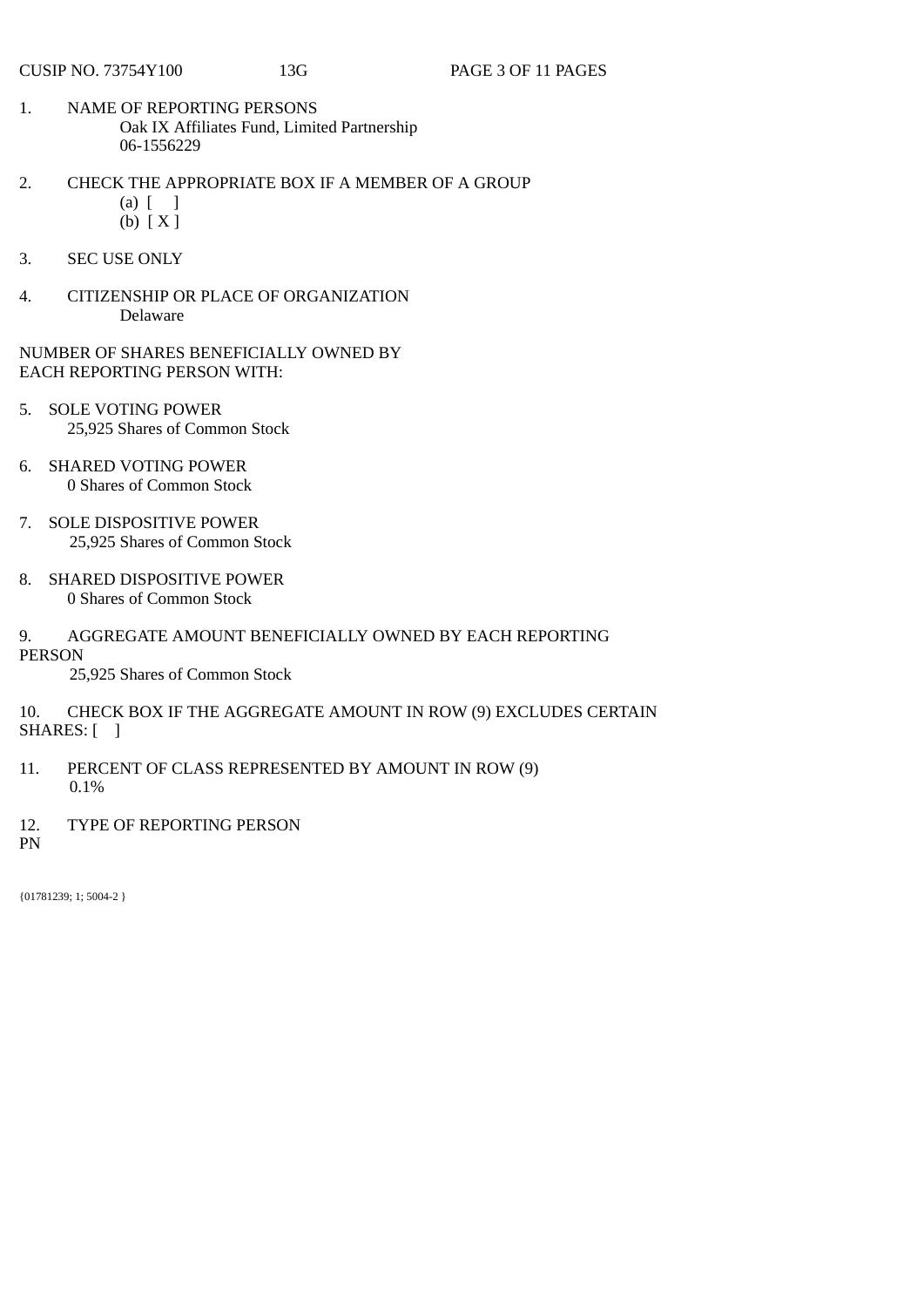- 1. NAME OF REPORTING PERSONS Oak IX Affiliates, LLC 06-1556233
- 2. CHECK THE APPROPRIATE BOX IF A MEMBER OF A GROUP (a) [ ]
	- (b) [ X ]
- 3. SEC USE ONLY
- 4. CITIZENSHIP OR PLACE OF ORGANIZATION Delaware
- NUMBER OF SHARES BENEFICIALLY OWNED BY EACH REPORTING PERSON WITH:
- 5. SOLE VOTING POWER 0 Shares of Common Stock
- 6. SHARED VOTING POWER 84,328 Shares of Common Stock
- 7. SOLE DISPOSITIVE POWER 0 Shares of Common Stock
- 8. SHARED DISPOSITIVE POWER 84,328 Shares of Common Stock
- 9. AGGREGATE AMOUNT BENEFICIALLY OWNED BY EACH REPORTING PERSON
	- 84,328 Shares of Common Stock
- 10. CHECK BOX IF THE AGGREGATE AMOUNT IN ROW (9) EXCLUDES CERTAIN SHARES: [ ]
- 11. PERCENT OF CLASS REPRESENTED BY AMOUNT IN ROW (9) 0.3%
- 12. TYPE OF REPORTING PERSON

OO-LLC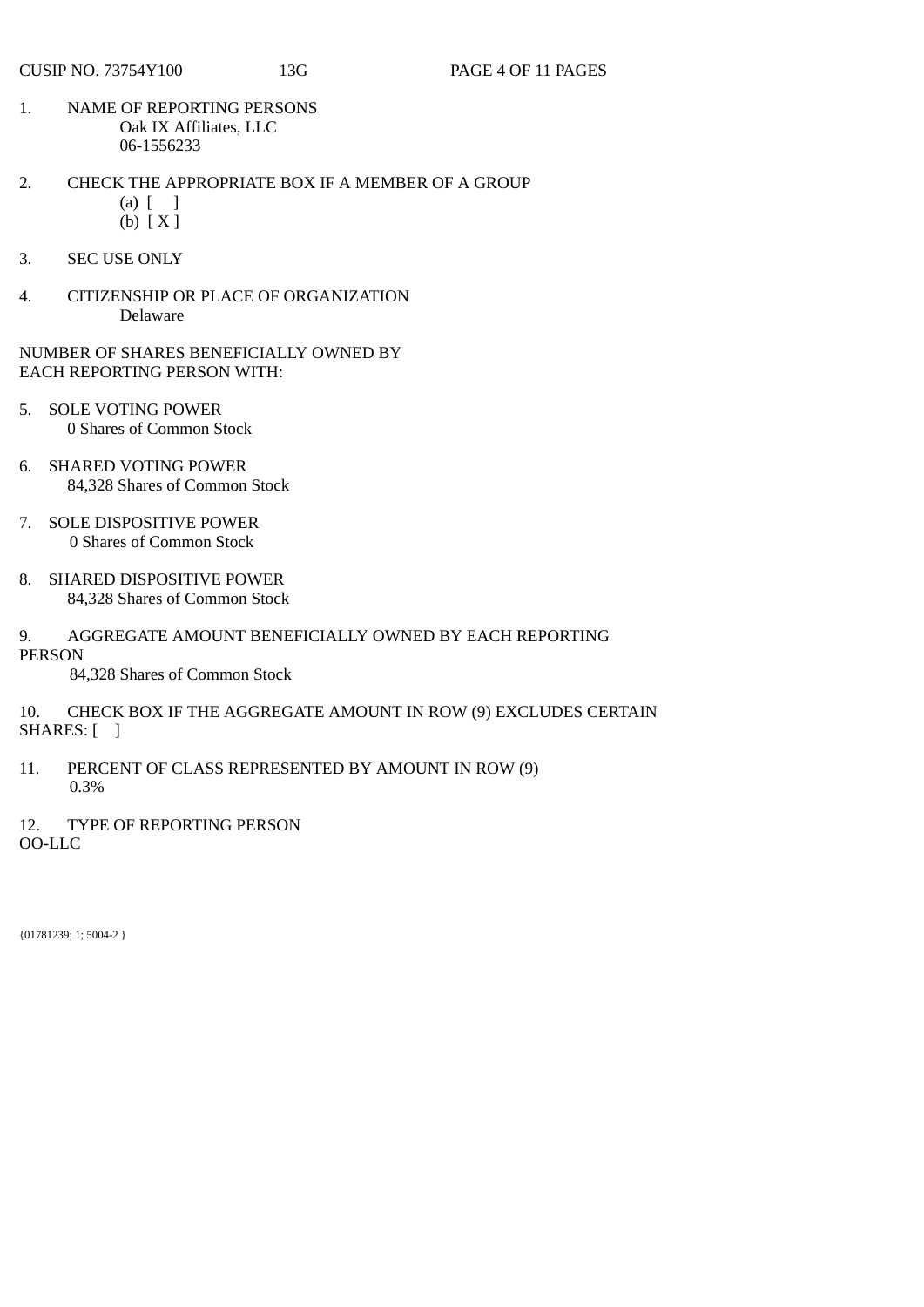- 1. NAME OF REPORTING PERSONS Oak IX Affiliates Fund - A, Limited Partnership 06-1571899
- 2. CHECK THE APPROPRIATE BOX IF A MEMBER OF A GROUP (a) [ ]
	- (b) [ X ]
- 3. SEC USE ONLY
- 4. CITIZENSHIP OR PLACE OF ORGANIZATION Delaware

- 5. SOLE VOTING POWER 58,403 Shares of Common Stock
- 6. SHARED VOTING POWER 0 Shares of Common Stock
- 7. SOLE DISPOSITIVE POWER 58,403 Shares of Common Stock
- 8. SHARED DISPOSITIVE POWER 0 Shares of Common Stock
- 9. AGGREGATE AMOUNT BENEFICIALLY OWNED BY EACH REPORTING PERSON

58,403 Shares of Common Stock

10. CHECK BOX IF THE AGGREGATE AMOUNT IN ROW (9) EXCLUDES CERTAIN SHARES: [ ]

- 11. PERCENT OF CLASS REPRESENTED BY AMOUNT IN ROW (9) 0.2%
- 12. TYPE OF REPORTING PERSON PN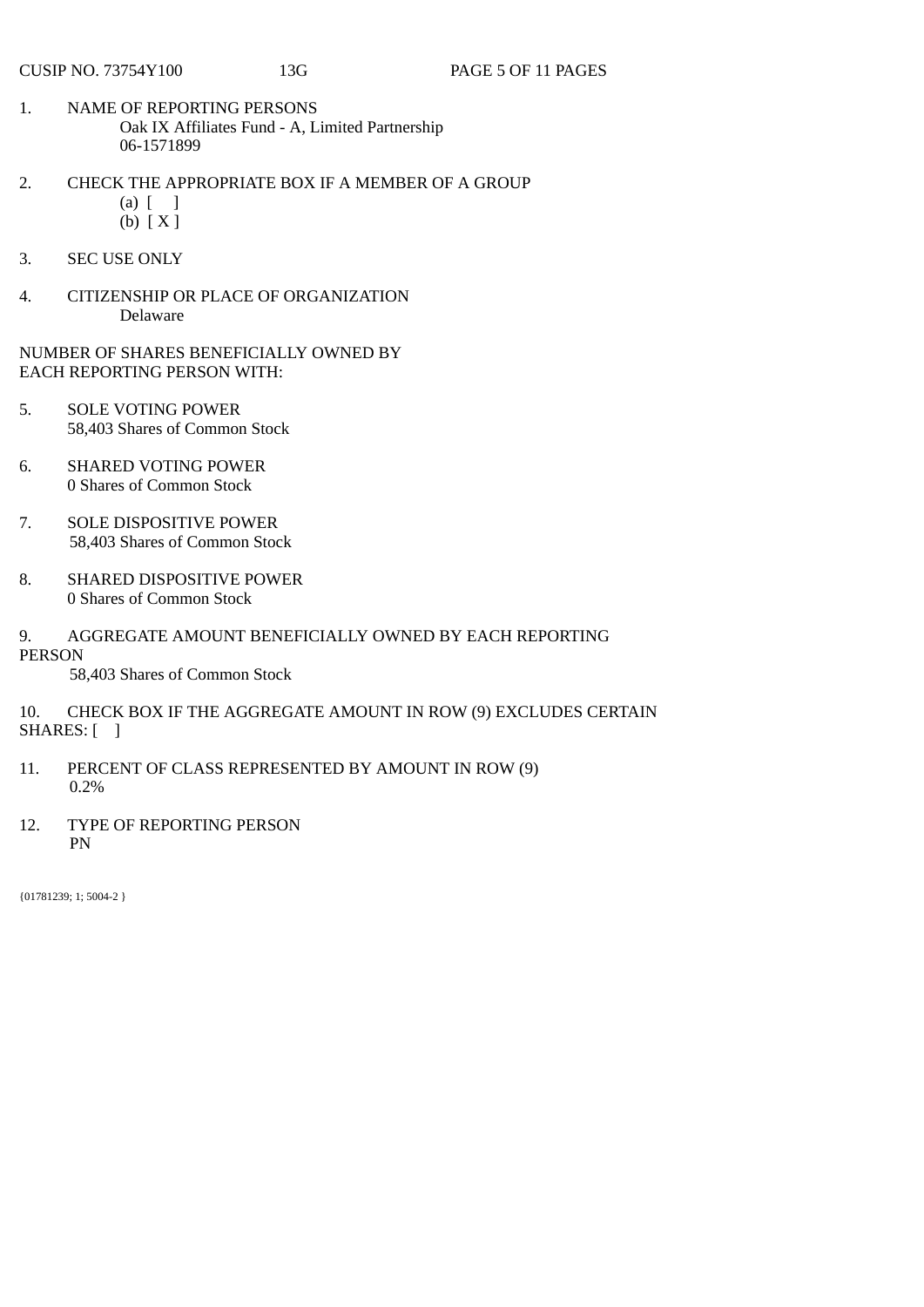- 1. NAME OF REPORTING PERSONS Oak Management Corporation 06-0990851
- 2. CHECK THE APPROPRIATE BOX IF A MEMBER OF A GROUP  $(a)$   $\begin{bmatrix} 1 \end{bmatrix}$ 
	- (b) [ X ]
- 3. SEC USE ONLY
- 4. CITIZENSHIP OR PLACE OF ORGANIZATION Delaware
- NUMBER OF SHARES BENEFICIALLY OWNED BY EACH REPORTING PERSON WITH:
- 5. SOLE VOTING POWER 0 Shares of Common Stock
- 6. SHARED VOTING POWER 2,517,488 Shares of Common Stock
- 7. SOLE DISPOSITIVE POWER 0 Shares of Common Stock
- 8. SHARED DISPOSITIVE POWER 2,517,488 Shares of Common Stock
- 9. AGGREGATE AMOUNT BENEFICIALLY OWNED BY EACH REPORTING

PERSON

2,517,488 Shares of Common Stock

- 10. CHECK BOX IF THE AGGREGATE AMOUNT IN ROW (9) EXCLUDES CERTAIN SHARES: [ ]
- 11. PERCENT OF CLASS REPRESENTED BY AMOUNT IN ROW (9) 8.64%
- 12. TYPE OF REPORTING PERSON

CO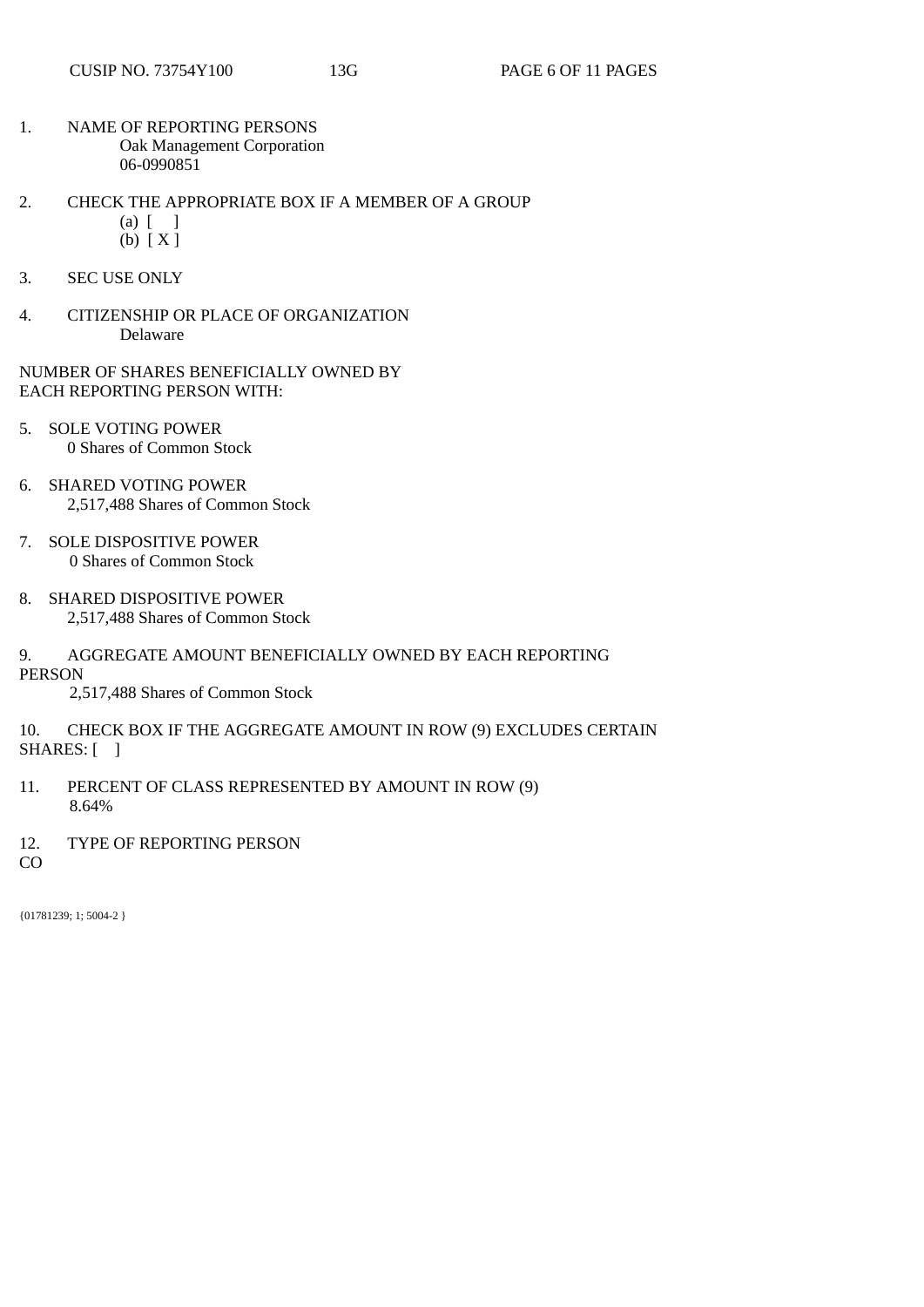- 1. NAME OF REPORTING PERSONS Bandel L. Carano
- 2. CHECK THE APPROPRIATE BOX IF A MEMBER OF A GROUP  $(a)$   $\begin{bmatrix} 1 \end{bmatrix}$ 
	- (b) [ X ]
- 3. SEC USE ONLY
- 4. CITIZENSHIP OR PLACE OF ORGANIZATION United States

- 5. SOLE VOTING POWER 0 Shares of Common Stock
- 6. SHARED VOTING POWER 2,517,488 Shares of Common Stock
- 7. SOLE DISPOSITIVE POWER 0 Shares of Common Stock
- 8. SHARED DISPOSITIVE POWER 2,517,488 Shares of Common Stock
- 9. AGGREGATE AMOUNT BENEFICIALLY OWNED BY EACH REPORTING PERSON

2,517,488 Shares of Common Stock

10. CHECK BOX IF THE AGGREGATE AMOUNT IN ROW (9) EXCLUDES CERTAIN SHARES: [ ]

- 11. PERCENT OF CLASS REPRESENTED BY AMOUNT IN ROW (9) 8.64%
- 12. TYPE OF REPORTING PERSON
- IN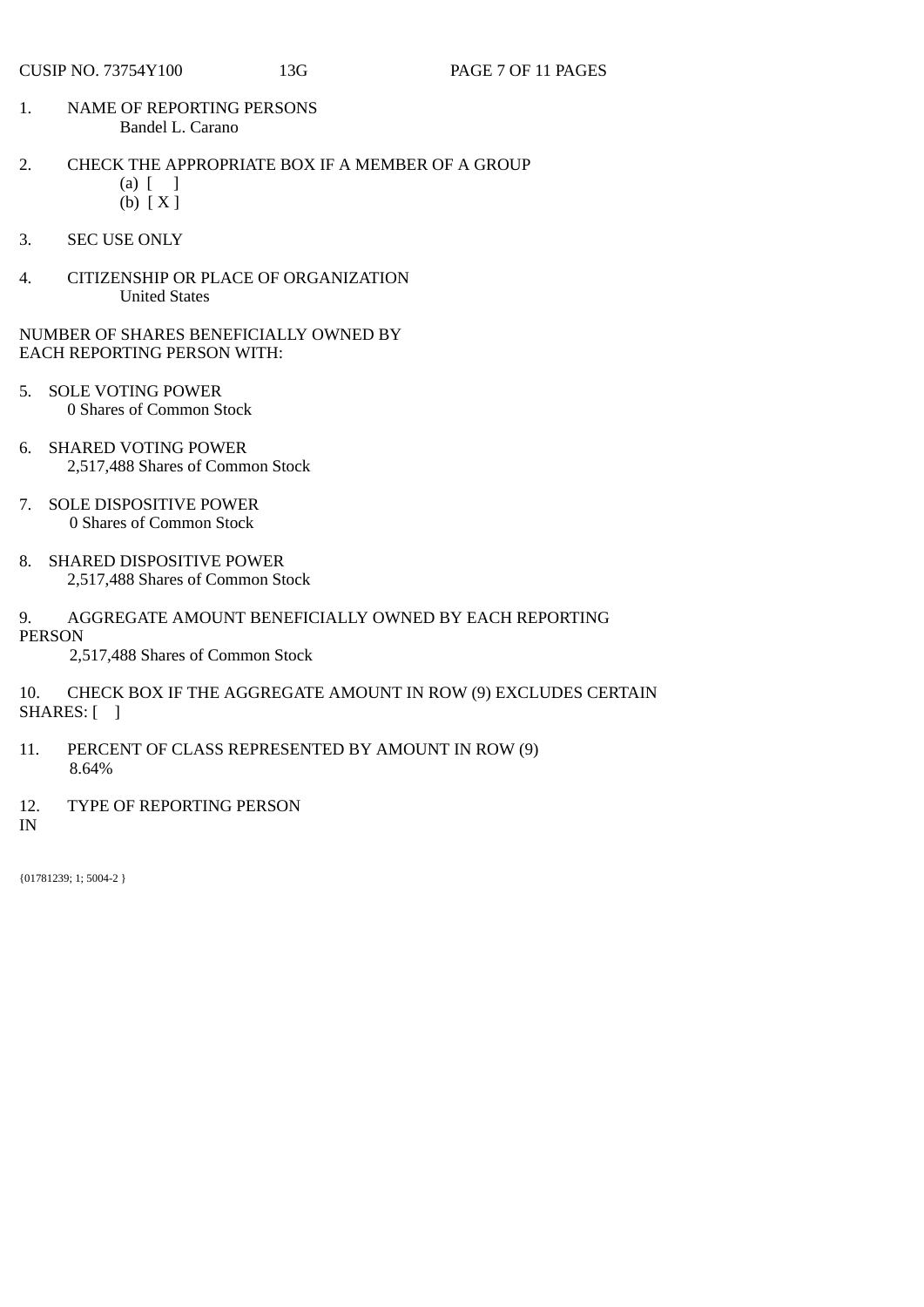- 1. NAME OF REPORTING PERSONS Gerald R. Gallagher
- 2. CHECK THE APPROPRIATE BOX IF A MEMBER OF A GROUP  $(a)$   $\lceil$   $\rceil$ 
	- (b) [ X ]
- 3. SEC USE ONLY
- 4. CITIZENSHIP OR PLACE OF ORGANIZATION United States

- 5. SOLE VOTING POWER 0 Shares of Common Stock
- 6. SHARED VOTING POWER 2,517,488 Shares of Common Stock
- 7. SOLE DISPOSITIVE POWER 0 Shares of Common Stock
- 8. SHARED DISPOSITIVE POWER 2,517,488 Shares of Common Stock
- 9. AGGREGATE AMOUNT BENEFICIALLY OWNED BY EACH REPORTING PERSON

2,517,488 Shares of Common Stock

10. CHECK BOX IF THE AGGREGATE AMOUNT IN ROW (9) EXCLUDES CERTAIN SHARES: [ ]

- 11. PERCENT OF CLASS REPRESENTED BY AMOUNT IN ROW (9) 8.64%
- 12. TYPE OF REPORTING PERSON IN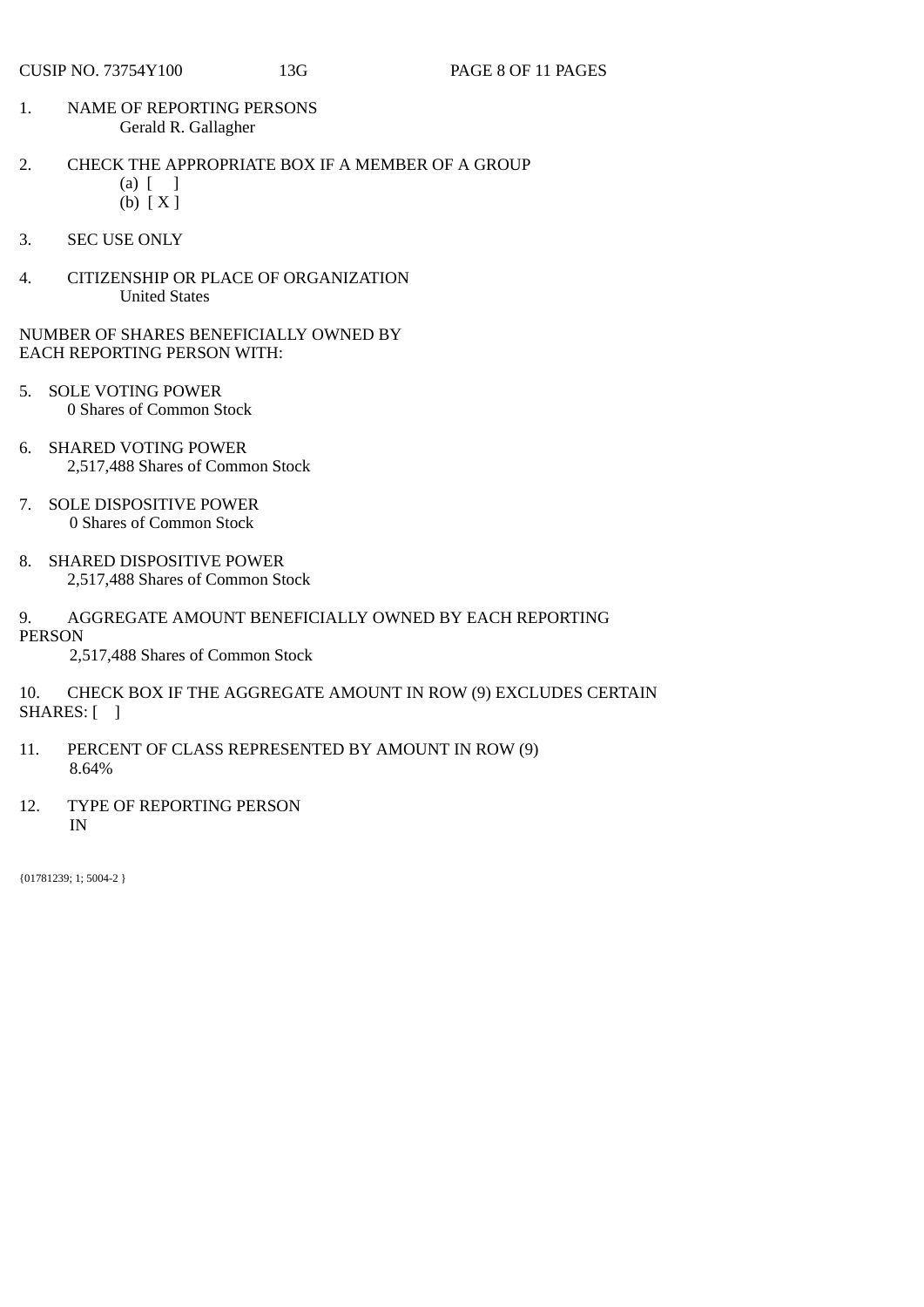- 1. NAME OF REPORTING PERSONS Edward F. Glassmeyer
- 2. CHECK THE APPROPRIATE BOX IF A MEMBER OF A GROUP  $(a)$   $\lceil$   $\rceil$ (b) [ X ]
- 3. SEC USE ONLY
- 4. CITIZENSHIP OR PLACE OF ORGANIZATION United States

- 5. SOLE VOTING POWER 0 Shares of Common Stock
- 6. SHARED VOTING POWER 2,517,488 Shares of Common Stock
- 7. SOLE DISPOSITIVE POWER 0 Shares of Common Stock
- 8. SHARED DISPOSITIVE POWER 2,517,488 Shares of Common Stock
- 9. AGGREGATE AMOUNT BENEFICIALLY OWNED BY EACH REPORTING PERSON

2,517,488 Shares of Common Stock

10. CHECK BOX IF THE AGGREGATE AMOUNT IN ROW (9) EXCLUDES CERTAIN SHARES: [ ]

- 11. PERCENT OF CLASS REPRESENTED BY AMOUNT IN ROW (9) 8.64%
- 12. TYPE OF REPORTING PERSON
- IN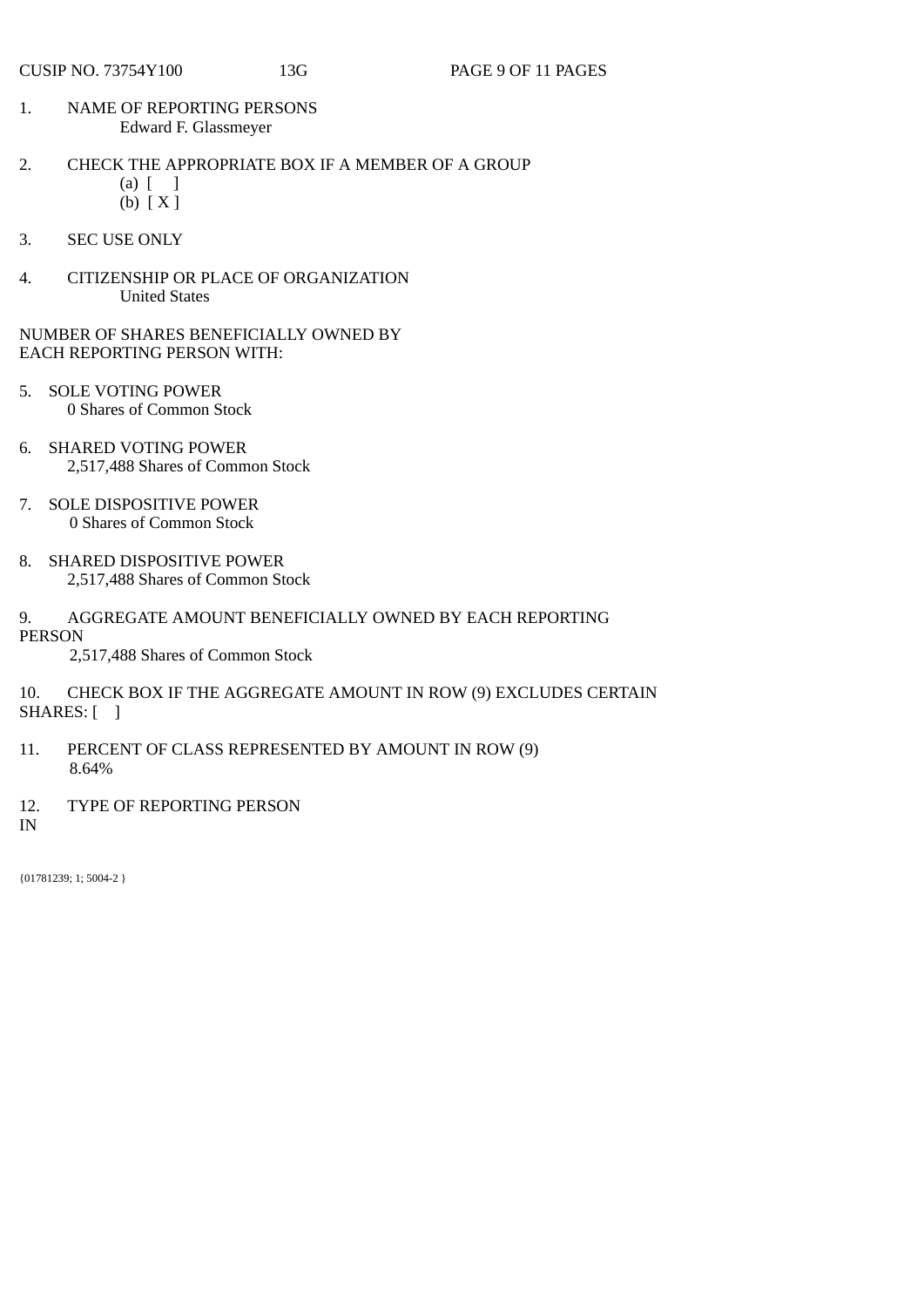- 1. NAME OF REPORTING PERSONS Fredric W. Harman
- 2. CHECK THE APPROPRIATE BOX IF A MEMBER OF A GROUP  $(a)$   $\begin{bmatrix} 1 \end{bmatrix}$ 
	- (b) [ X ]
- 3. SEC USE ONLY
- 4. CITIZENSHIP OR PLACE OF ORGANIZATION United States

- 5. SOLE VOTING POWER 0 Shares of Common Stock
- 6. SHARED VOTING POWER 2,517,488 Shares of Common Stock
- 7. SOLE DISPOSITIVE POWER 0 Shares of Common Stock
- 8. SHARED DISPOSITIVE POWER 2,517,488 Shares of Common Stock
- 9. AGGREGATE AMOUNT BENEFICIALLY OWNED BY EACH REPORTING PERSON

2,517,488 Shares of Common Stock

10. CHECK BOX IF THE AGGREGATE AMOUNT IN ROW (9) EXCLUDES CERTAIN SHARES: [ ]

- 11. PERCENT OF CLASS REPRESENTED BY AMOUNT IN ROW (9) 8.64%
- 12. TYPE OF REPORTING PERSON IN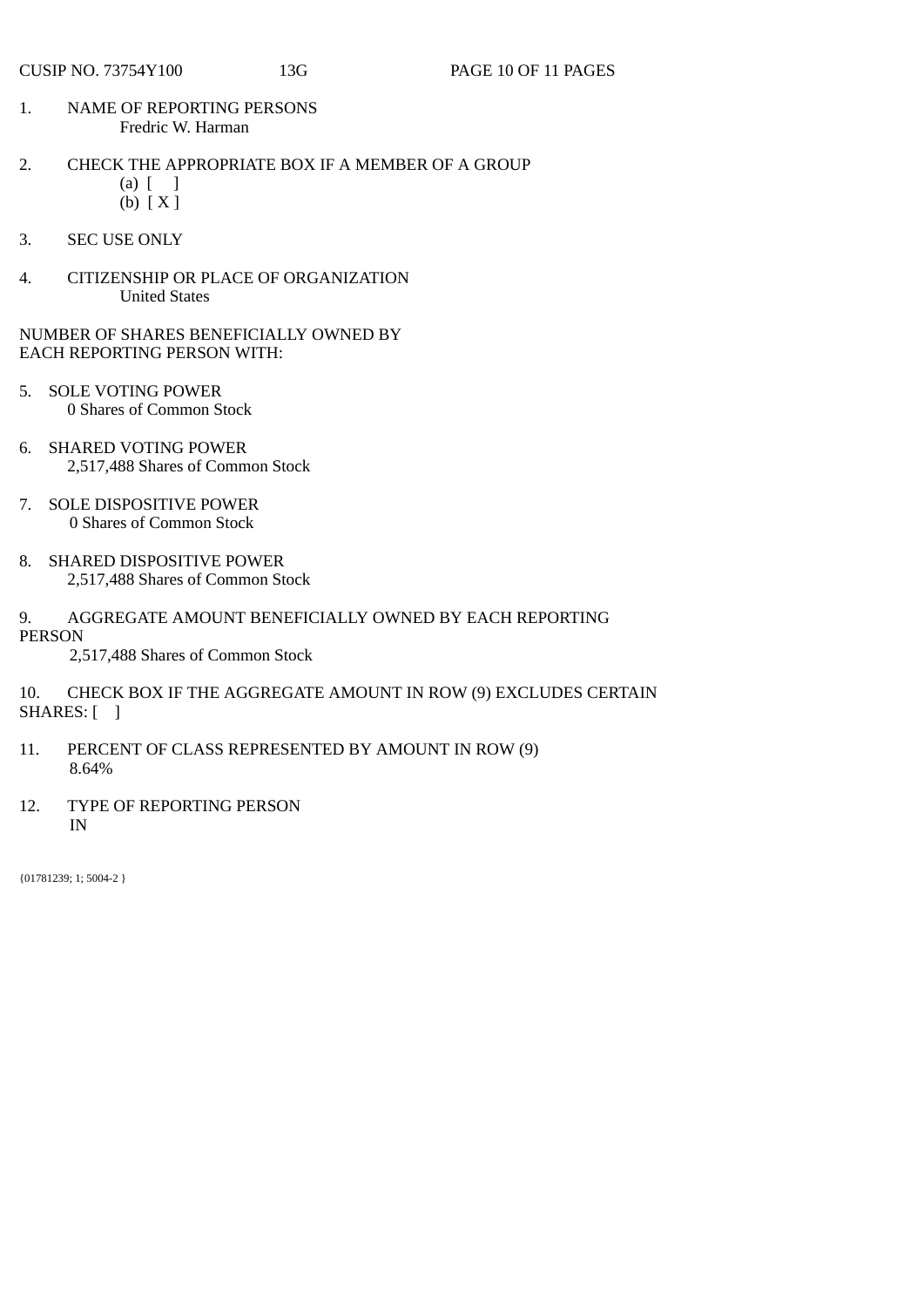- 1. NAME OF REPORTING PERSONS Ann H. Lamont
- 2. CHECK THE APPROPRIATE BOX IF A MEMBER OF A GROUP
	- $(a)$   $\begin{bmatrix} 1 \end{bmatrix}$ (b) [ X ]
	-
- 3. SEC USE ONLY
- 4. CITIZENSHIP OR PLACE OF ORGANIZATION United States
- NUMBER OF SHARES BENEFICIALLY OWNED BY EACH REPORTING PERSON WITH:
- 5. SOLE VOTING POWER 0 Shares of Common Stock
- 6. SHARED VOTING POWER 2,517,488 Shares of Common Stock
- 7. SOLE DISPOSITIVE POWER 0 Shares of Common Stock
- 8. SHARED DISPOSITIVE POWER 2,517,488 Shares of Common Stock
- 9. AGGREGATE AMOUNT BENEFICIALLY OWNED BY EACH REPORTING PERSON
	- 2,517,488 Shares of Common Stock
- 10. CHECK BOX IF THE AGGREGATE AMOUNT IN ROW (9) EXCLUDES CERTAIN SHARES: [ ]
- 11. PERCENT OF CLASS REPRESENTED BY AMOUNT IN ROW (9) 8.64%
- 12. TYPE OF REPORTING PERSON IN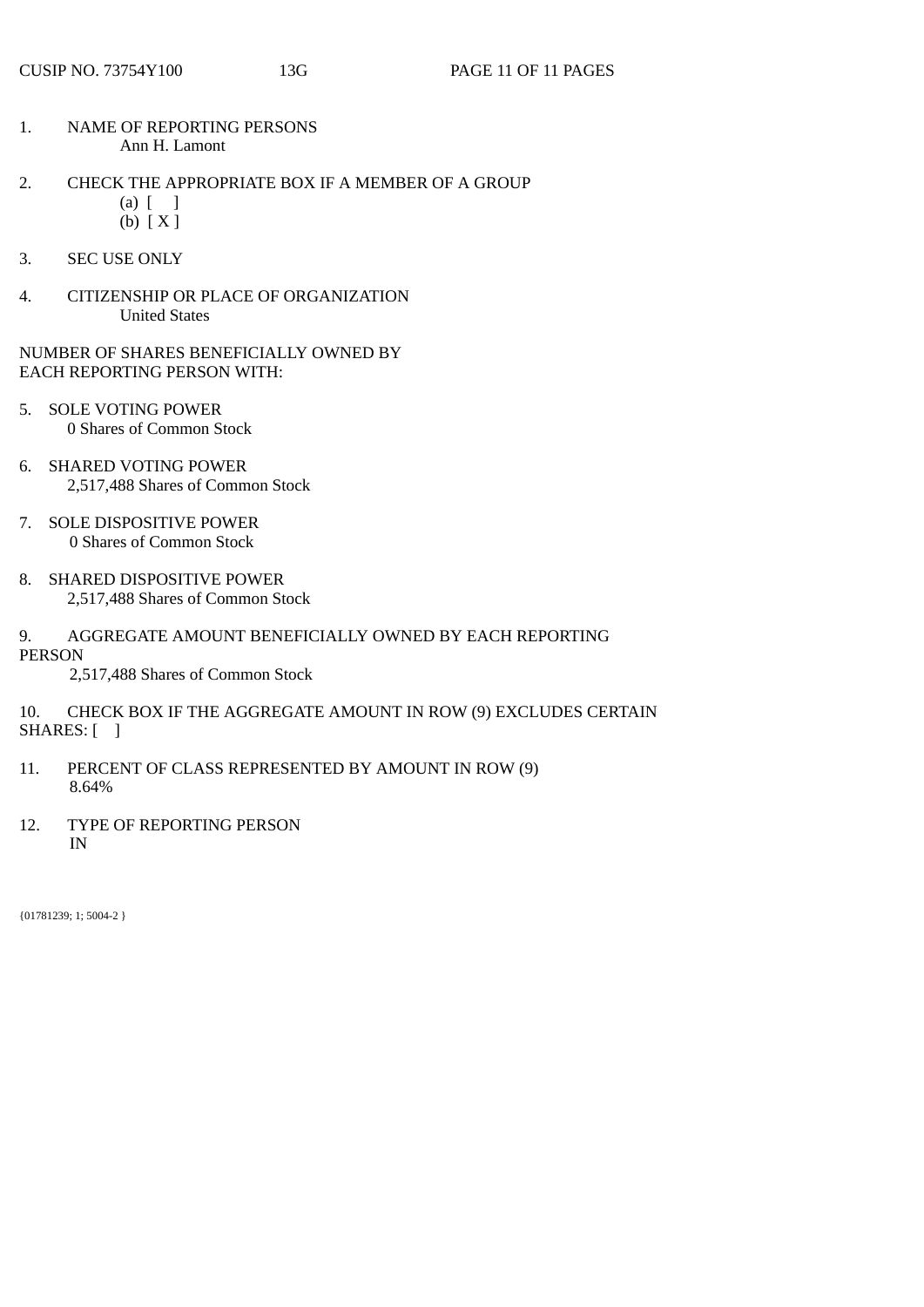Item 1.

- (a) Name of Issuer: Potbelly Corporation
- (b) Address of Issuer's principal executive offices: 222 Merchandise Mart Plaza, 23<sup>rd</sup> Floor Chicago, Illinois 60654

Item 2.

- (a) Names of persons filing: Oak Investment Partners IX, Limited Partnership ("Oak IX") Oak Associates IX, LLC Oak IX Affiliates Fund, Limited Partnership ("Oak IX Affiliates") Oak IX Affiliates, LLC Oak IX Affiliates Fund – A, Limited Partnership ("Oak IX Affiliates – A") Oak Management Corporation ("Oak Management") Bandel L. Carano Gerald R. Gallagher Edward F. Glassmeyer Fredric W. Harman Ann H. Lamont
- (b) Address or principal business office or, if none, residence: c/o Oak Management Corporation 901 Main Avenue, Suite 600 Norwalk, CT 06851
- (c) Citizenship: Please refer to Item 4 on each cover sheet for each filing person.
- (d) Title of class of securities: Common Stock, par value \$0.01 per share
- (e) CUSIP No.: 73754Y100
- Item 3. Statement filed pursuant to Rules 13d-1(b), or 13d-2(b) or (c): Not applicable

#### Item 4. Ownership

The information in Items 1 and 5 through 11 on the cover pages of this Schedule 13G is hereby incorporated by reference.

The approximate percentages of shares of Common Stock reported as beneficially owned by the Reporting Persons are based upon approximately 29,137,706 shares of Common Stock outstanding as of November 8, 2013, as reported in the Issuer's Form 10-Q filed with the Securities and Exchange Commission on November 20, 2013.

Oak Associates IX, LLC is the general partner of Oak IX; and Oak IX Affiliates, LLC is the general partner of both Oak IX Affiliates and Oak IX Affiliates - A. Oak Management is the manager of each of Oak IX, Oak IX Affiliates, and Oak IX Affiliates - A. Bandel L. Carano, Gerald R. Gallagher, Edward F. Glassmeyer, Fredric W.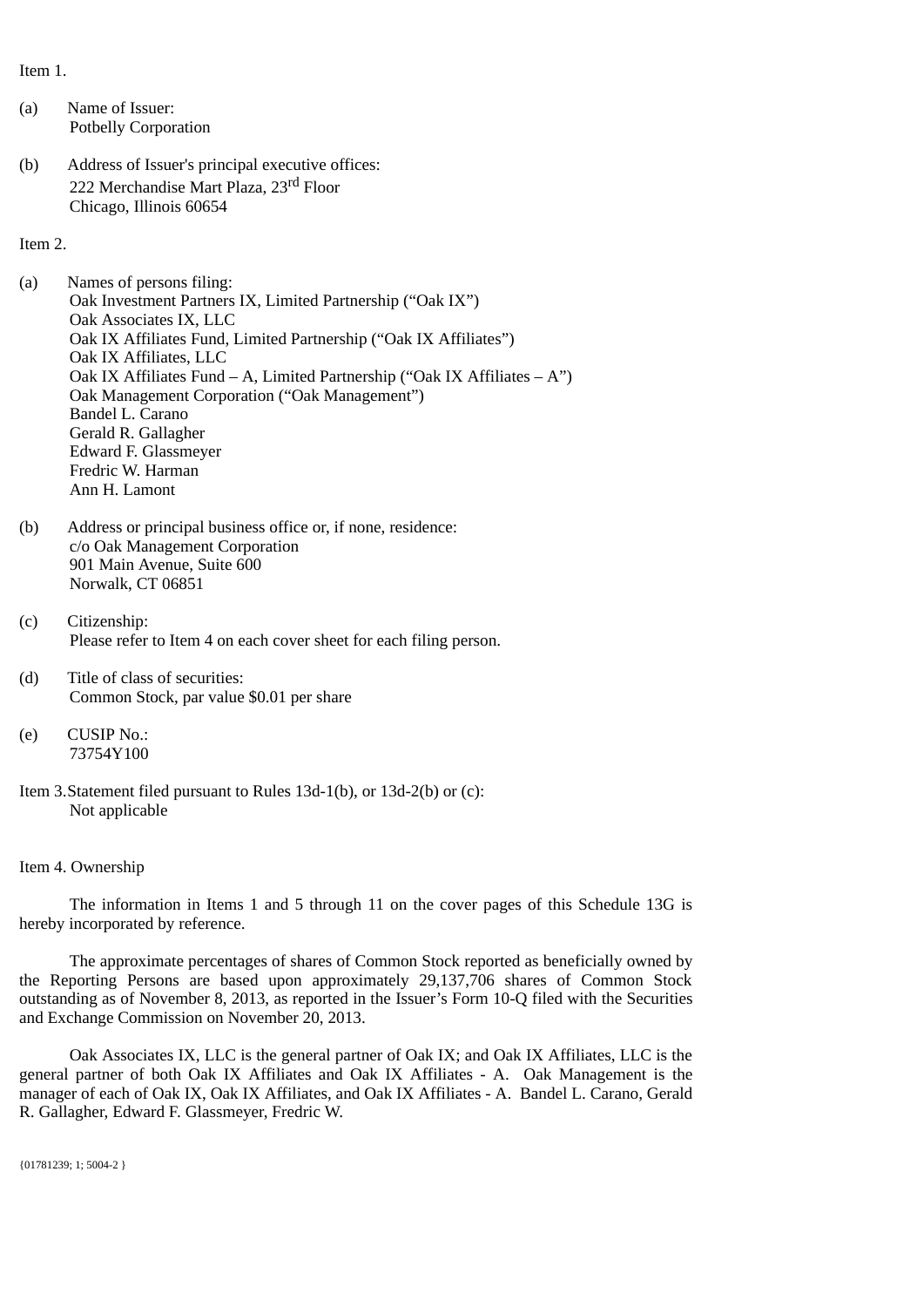Harman and Ann H. Lamont are the managing members of each of Oak Associates IX, LLC and Oak IX Affiliates, LLC, and, as such, may be deemed to possess shared beneficial ownership of the shares of common stock held by such entities.

By making this filing, the Reporting Persons acknowledge that they may be deemed to constitute a "group" within the meaning of Section 13(d)(3) of the Securities Exchange Act of 1934, as amended, in connection with the securities of the Issuer. Each Reporting Person disclaims the existence of a "group" and disclaims beneficial ownership of all shares of Common Stock or securities convertible into or exercisable for Common Stock other than any shares or other securities reported herein as being owned by it, him or her, as the case may be.

- Item 5. Ownership of Five Percent (5%) or Less of a Class. Not applicable.
- Item 6. Ownership of More than Five Percent (5%) on Behalf of Another Person. Not applicable.

Item 7. Identification and Classification of the Subsidiary Which Acquired the Security Being Reported on by the Parent Holding Company or Control Person. Not applicable.

- Item 8. Identification and Classification of Members of the Group. Not applicable.
- Item 9. Notice of Dissolution of Group. Not applicable.
- Item 10. Certifications.

By signing below, each of the undersigned certifies that, to the best of his or its individual knowledge and belief, the securities referred to above were (i) not acquired and held for the purpose, or with the effect, of changing or influencing the control of the issuer of the securities and (ii) not acquired and held in connection with, or as a participant in, any transaction having that purpose or effect.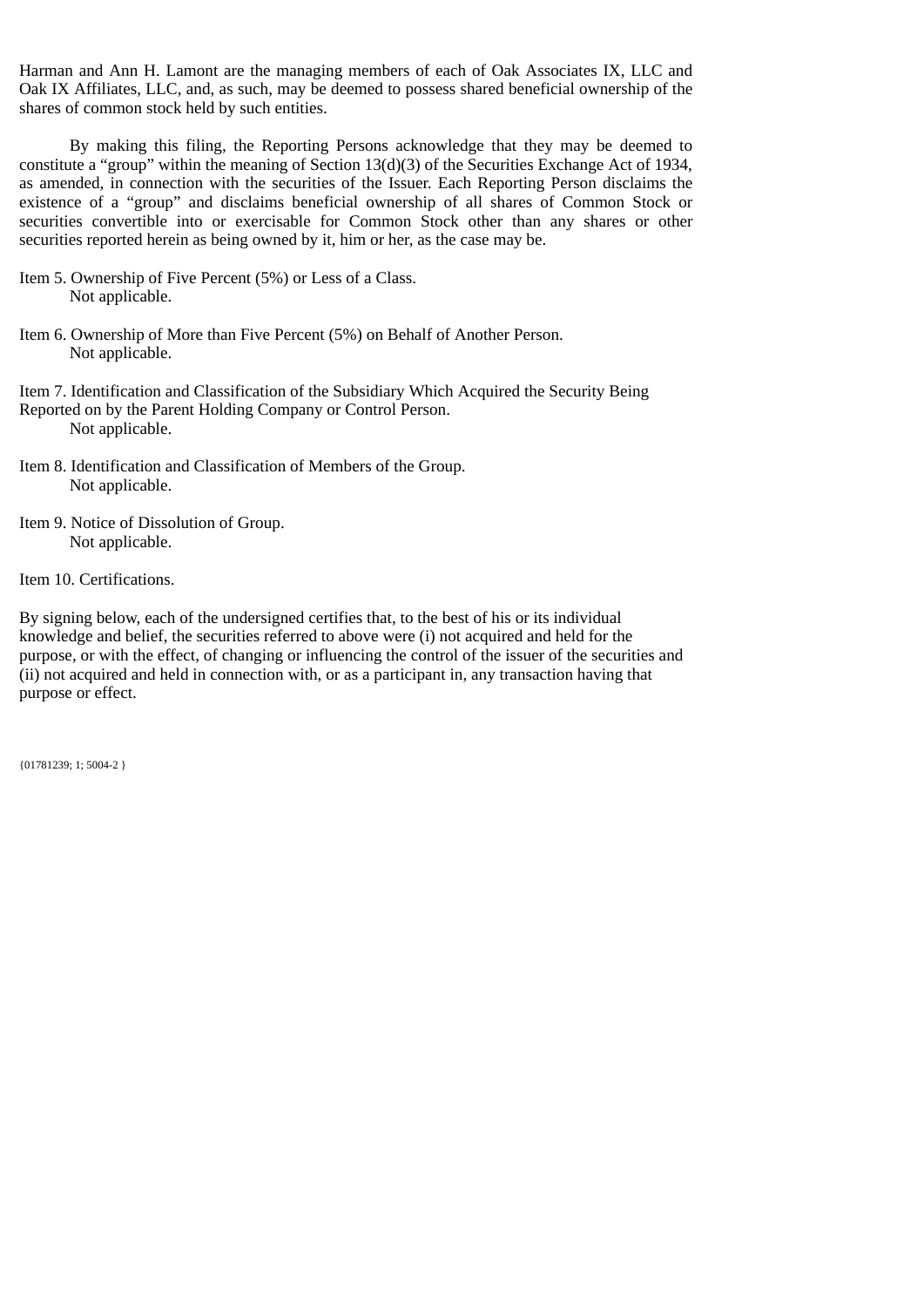#### **SIGNATURE**

After reasonable inquiry and to the best of the knowledge and belief of the undersigned, each of the undersigned certifies that the information set forth in this statement with respect to such entity or individual is true, complete and correct.

Dated: February 11, 2014

Entities: Oak Investment Partners IX, Limited Partnership Oak Associates IX, LLC Oak IX Affiliates Fund, Limited Partnership Oak IX Affiliates, LLC Oak IX Affiliates Fund – A, Limited Partnership Oak Management Corporation Bandel L. Carano Gerald R. Gallagher Edward F. Glassmeyer Fredric W. Harman Ann H. Lamont

By: /s/ Edward F. Glassmeyer

Edward F. Glassmeyer, as General Partner or Managing Member or as attorney-in-fact for the above-listed entities

Individuals: Bandel L. Carano Gerald R. Gallagher Edward F. Glassmeyer Fredric W. Harman Ann H. Lamont

> By: /s/ Edward F. Glassmeyer Edward F. Glassmeyer individually and as attorney-in-fact for the above-listed individuals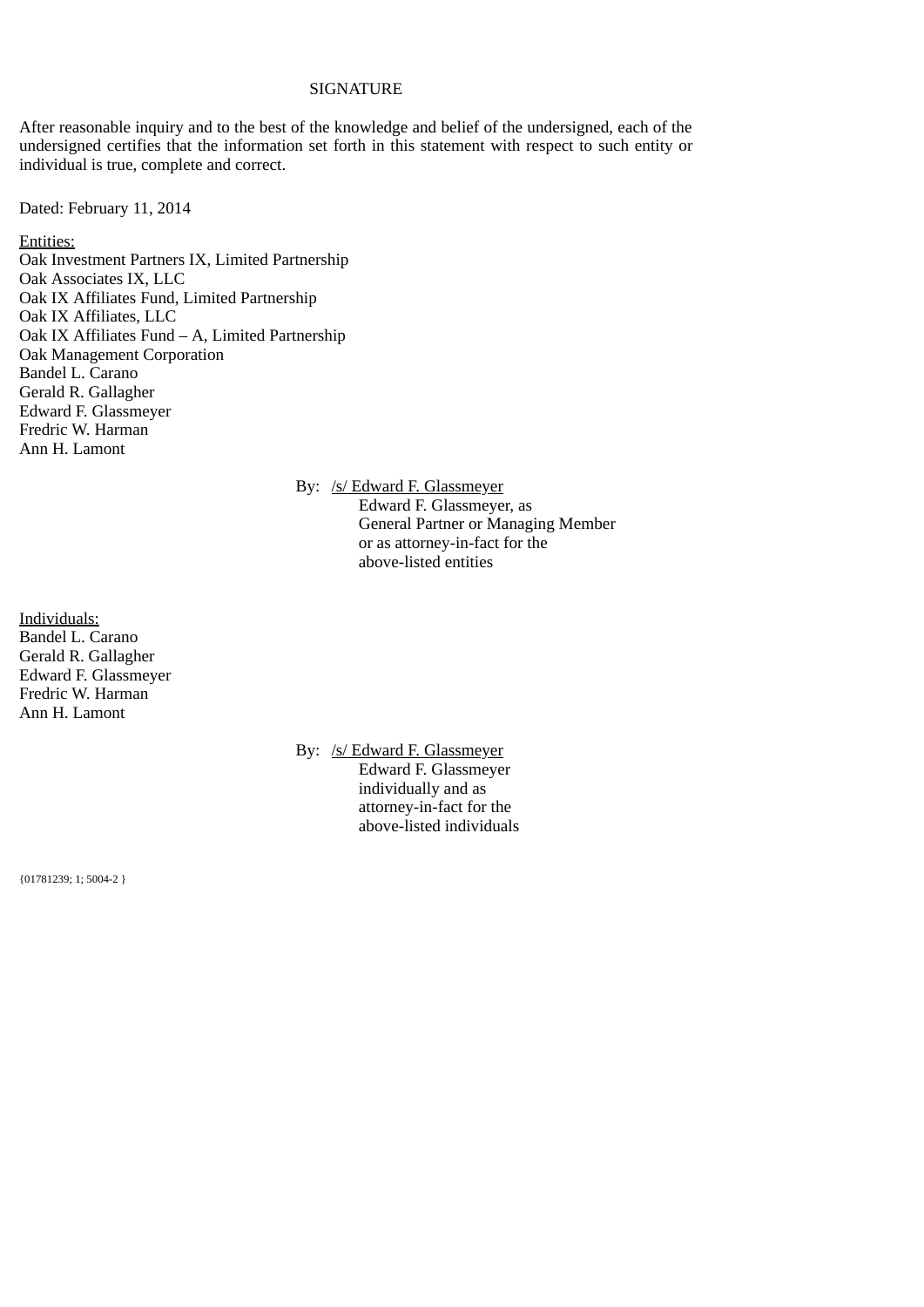# **INDEX TO EXHIBITS**

#### **EXHIBIT A Joint Filing Agreement**

#### **EXHIBIT B Power of Attorney**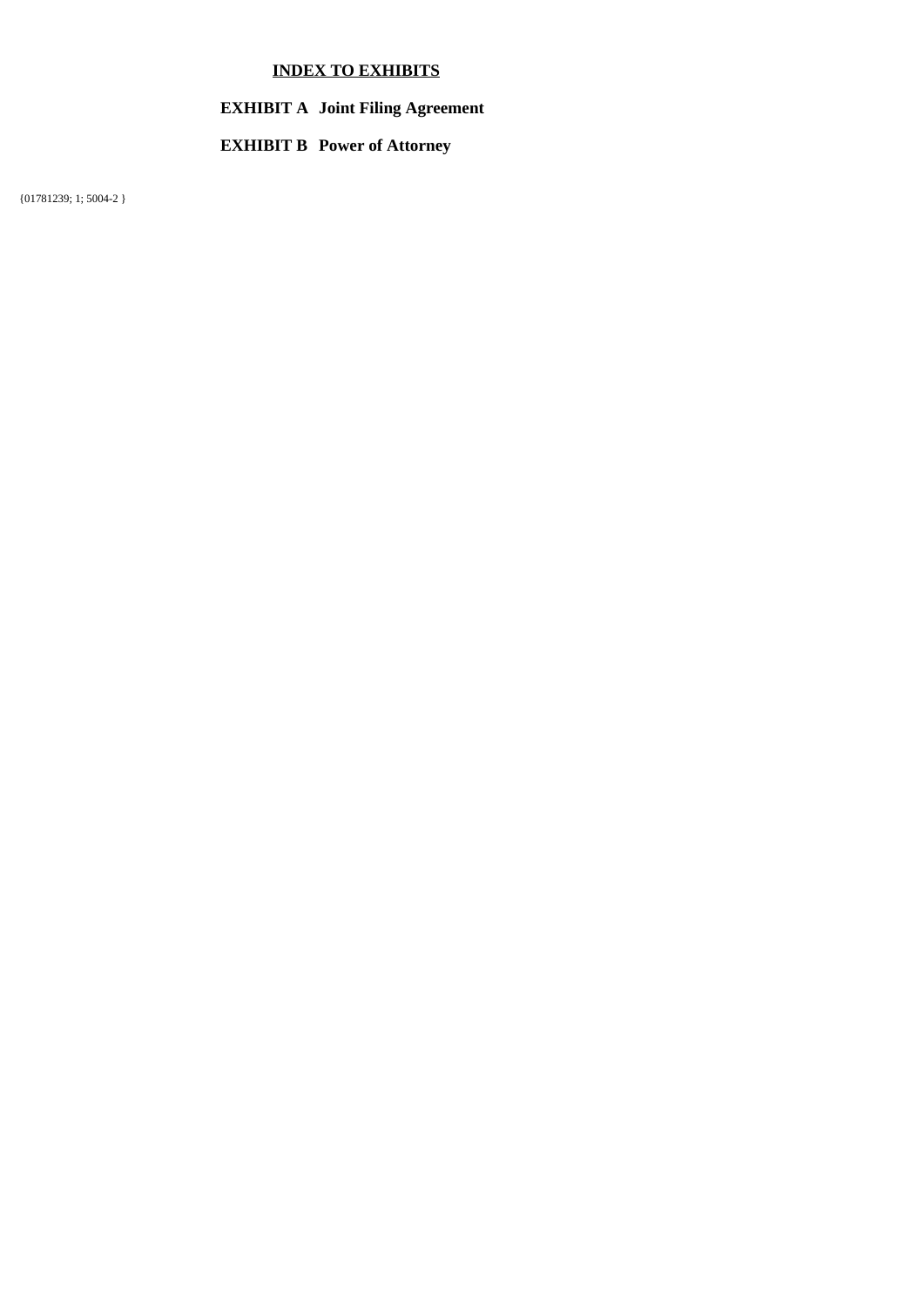## EXHIBIT A

#### **Joint Filing Agreement**

Each of the undersigned hereby agree to file jointly the statement on Schedule 13G to which this Agreement is attached and any amendments thereto which may be deemed necessary, pursuant to Regulation 13D-G under the Securities Exchange Act of 1934.

It is understood and agreed that each of the parties hereto is responsible for the timely filing of such statement and any amendments thereto, and for the completeness and accuracy of the information concerning such party contained therein, but such party is not responsible for the completeness and accuracy of information concerning any other party unless such party knows or has reason to believe such information is inaccurate.

It is understood and agreed that a copy of this Agreement shall be attached as an exhibit to the statement on Schedule 13G, and any amendments thereto, filed on behalf of each of the parties hereto with respect to the Issuer.

Dated: February 11, 2014

Entities: Oak Investment Partners IX, Limited Partnership Oak Associates IX, LLC Oak IX Affiliates Fund, Limited Partnership Oak IX Affiliates, LLC Oak IX Affiliates Fund – A, Limited Partnership Oak Management Corporation Bandel L. Carano Gerald R. Gallagher Edward F. Glassmeyer Fredric W. Harman Ann H. Lamont

> By: By: /s/ Edward F. Glassmeyer Edward F. Glassmeyer, as General Partner or Managing Member or as attorney-in-fact for the above-listed entities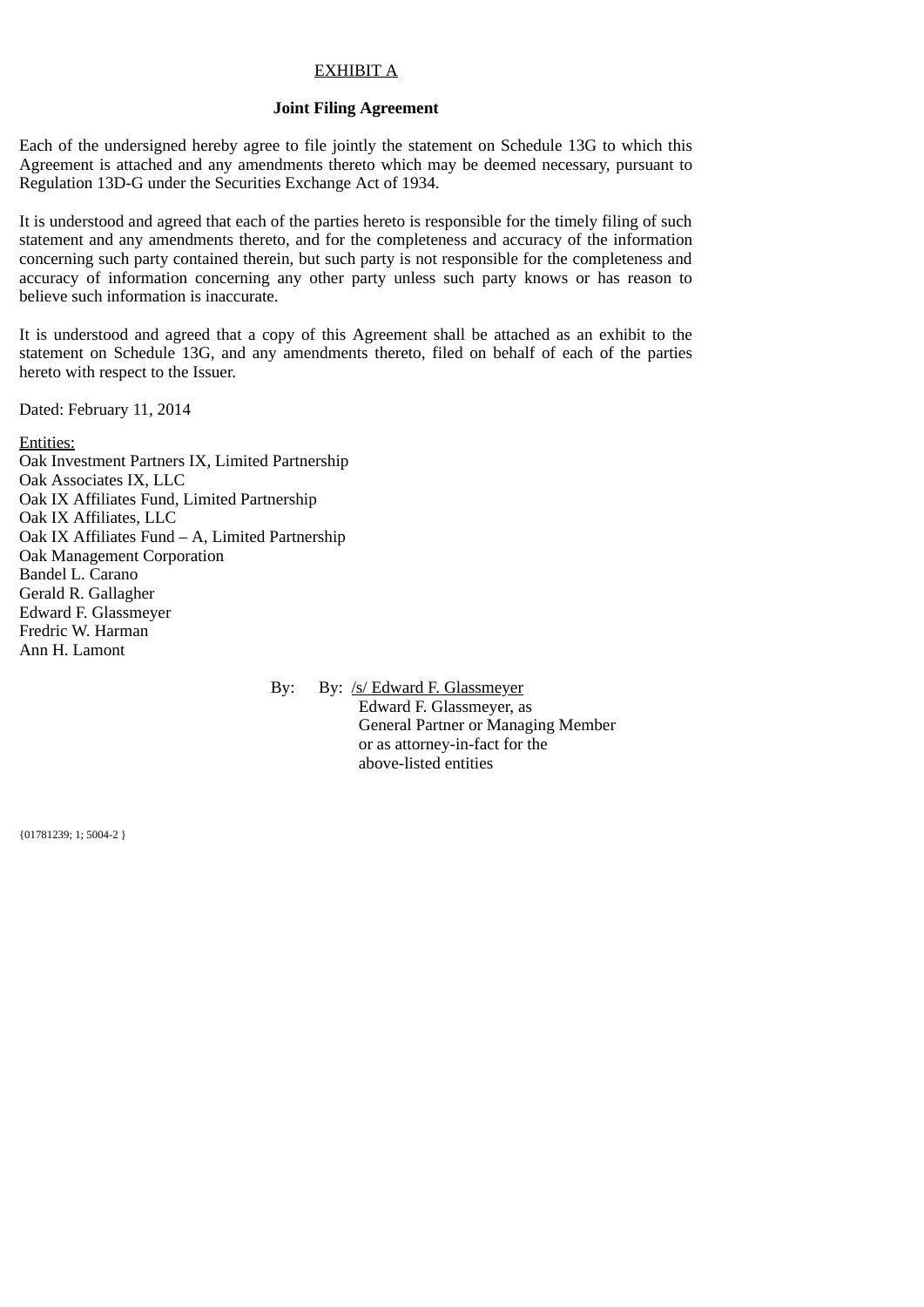Individuals: Bandel L. Carano Gerald R. Gallagher Edward F. Glassmeyer Fredric W. Harman Ann H. Lamont

> By: /s/ Edward F. Glassmeyer Edward F. Glassmeyer, individually and as attorney-in-fact for the above-listed individuals